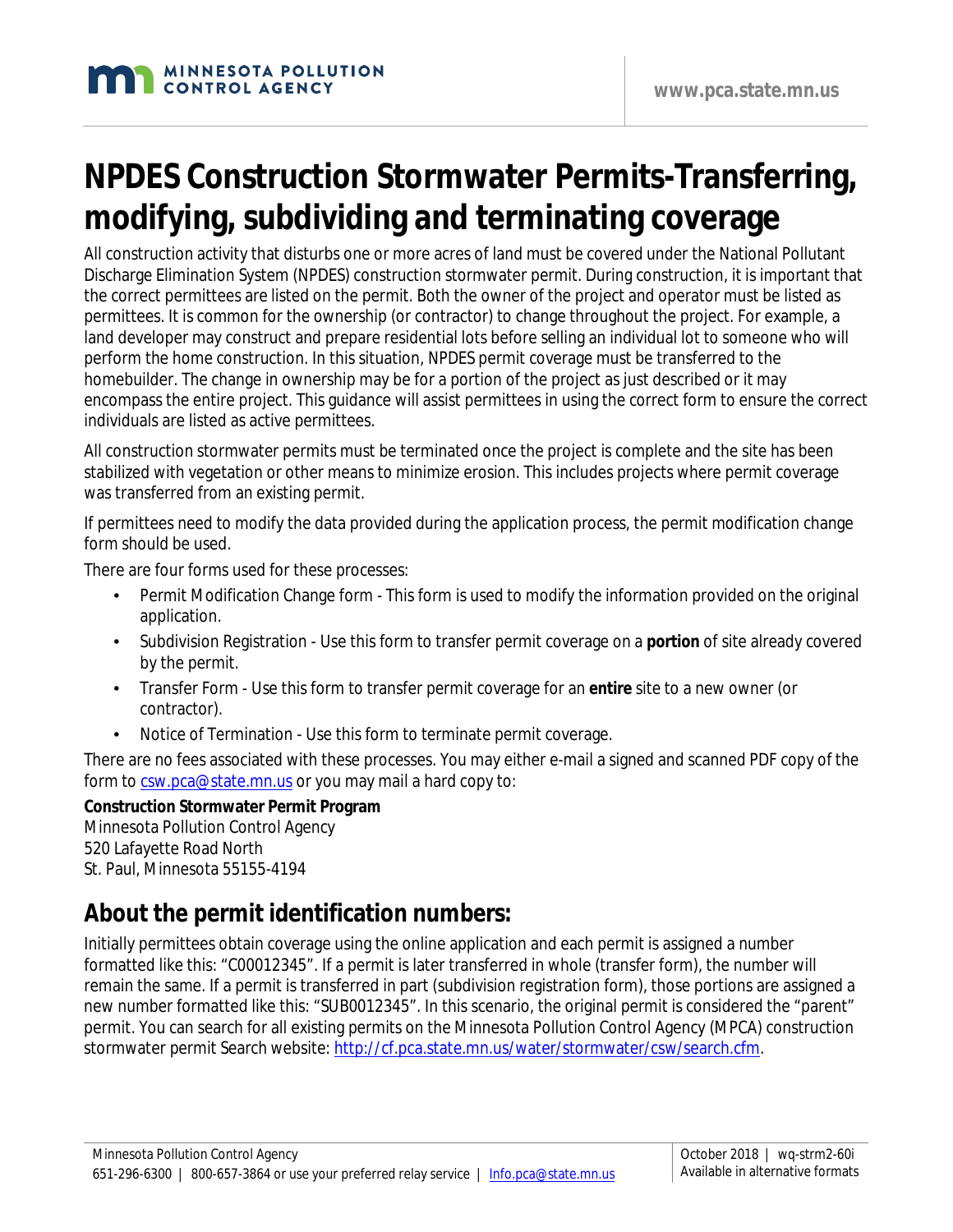#### **Who should be listed as permittees?**

It is important that the correct individuals or businesses are listed as permittees on the permit. Both the owner and operator (usually the general contractor) are required to obtain permit coverage for construction activity and are considered co-permittees. These entities are define in the permit as:

- Owner means the person, firm, governmental agency, or other entity possessing the title of the land on which the construction activities will occur or, if the construction activity is for a lease, easement, or mineral rights license holder, the party or individual identified as the lease, easement or mineral rights license holder; or the contracting government agency responsible for the construction activity.
- Operator means the person (usually the general contractor), firm, governmental agency, or other entity designated by the owner who has day-to-day operational control and/or the ability to modify project plans and specifications related to the stormwater pollution prevention plan (SWPPP). The permit application must list the operator as a permittee. Subcontractors hired by and under supervision of the general contractor are not operators.
- General Contractor means the party who signs the construction contract with the owner to construct the entire project described in the final plans and specifications. Where the construction project involves more than one contractor, the general contractor is the party responsible for managing the entire project on behalf of the owner. In some cases, the owner is the general contractor. In these cases, the owner signs the permit application as the operator and becomes the sole permittee.

Any time there is a change in ownership or operator for an entire site or a portion of a site, the permit responsibilities must be transferred to the new parties using one of the forms. As a result, permit coverage is extended to the new owner and/or operator and terminates coverage of the former owner and/or operator. The new Permittees then become responsible for the terms of the permit. This ensures that the proper entities are responsible for the permit requirements at any given time, on any given portion of a site.

#### **Permit transfer form**

Use this section if you are buying or selling an entire site that already has permit coverage or a change in contractor is occurring. If a permit is transferred using this form, the permit number will remain the same.

If any of the parties are unwilling or unavailable (e.g. out of business or cannot be located) to sign the form, the other parties must submit the form with the information. This allows both parties the opportunity to be in compliance by completing the section they are responsible for and submitting it to the MPCA.

#### **Other uses for the permit transfer processes**

It is common for owners to want to apply for permit coverage before a contractor has been determined. This can be accomplished by the owner signing both the owner and contractor section of the application. After the contractor has been determined, the owner can use this form to transfer the contractor responsibility to the new party.

It is also common for a contractor to finish all of the construction activity they intend to do while other construction activity is occurring on other areas of the site. For example, a contractor may be hired to perform mass grading, utility, and road construction with the intention that lots will be sold to builders for home construction. Many contractors want to end their permit responsibilities, as they will no longer be active at the site. This form can be used to transfer the contractor responsibility back to the owner. The permit allows this to occur, however, this is not a requirement and transfers of this nature should be agreed upon by the owner and contractor in writing prior to construction.

Change of coverage is not limited to residential development. Although less common, there may be a situation in which a commercial development should have the permit responsibility transferred to another entity. For example, a business may hire a contractor to prepare a site and install utilities. Upon completion of that work, the business hires a new contractor to build the structure. Although the owner remains the same throughout,